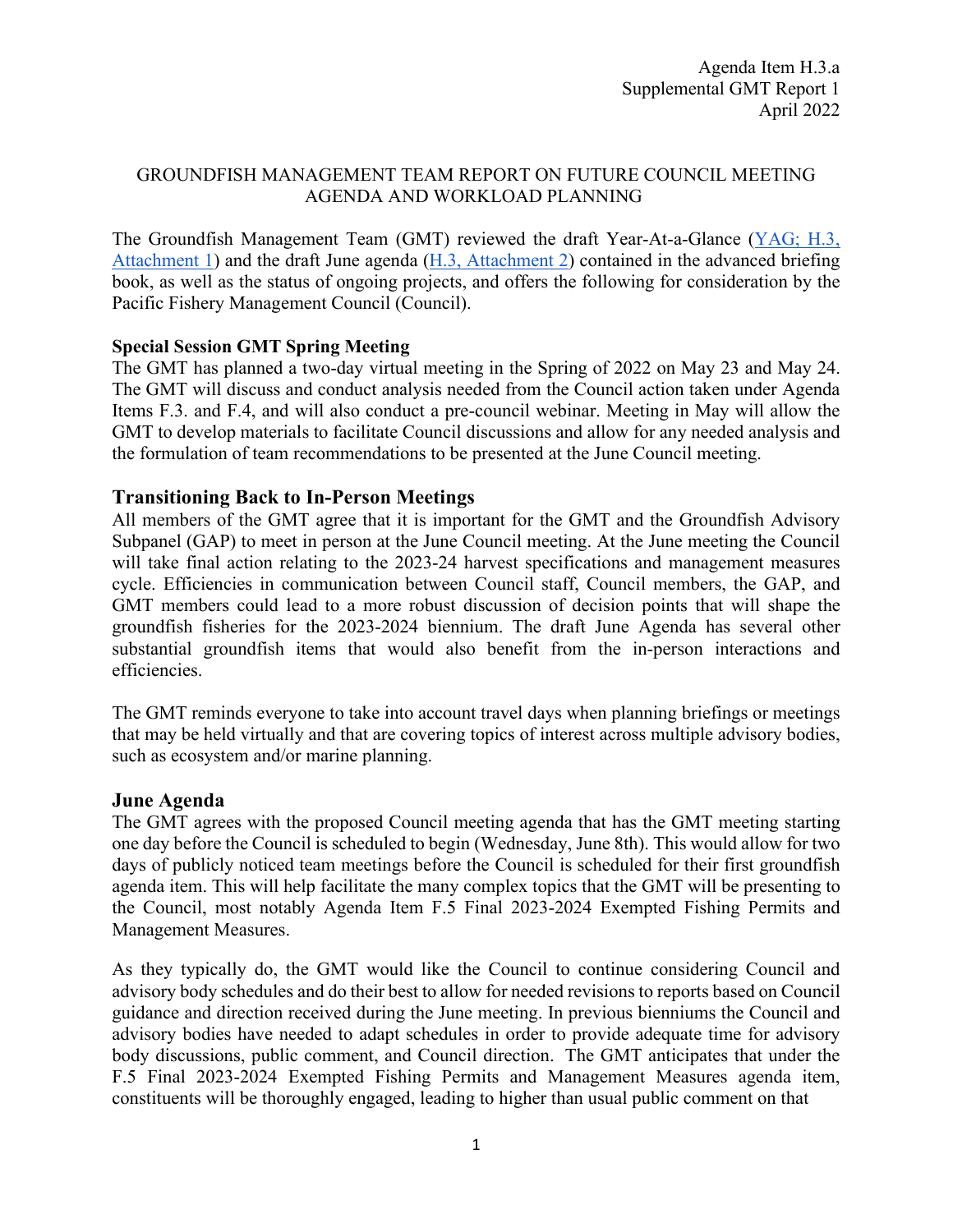agenda item. The GMT recommends the Council and Council staff consider the sensitivity of the groundfish items at the June Council meeting and carefully consider the length of time that may be needed for each groundfish agenda item.

# **GMT Year-At-a Glance**

The GMT reviewed the Council YAG and had some discussion about the items in Table 1 below, acknowledging that many factors and pieces can change between meetings, especially several meetings ahead. The GMT reminds the Council that the stock definitions item is a high priority for the National Marine Fisheries Service and critical to the success of future harvest specifications cycles. Therefore, the team encourages the Council and Council staff to consider scheduling the Range of Alternatives (ROA) and/or Preliminary Preferred Alternative (PPA) for this item as early as possible after scoping, noting that only the scoping item is currently scheduled at the Council YAG. The GMT also reminds the Council that our groundfish workload in recent Council meetings has reached or exceeded the team's capacity, and our workload often includes tracking other nongroundfish items even if not submitting a report.

PFMC 04/11/22